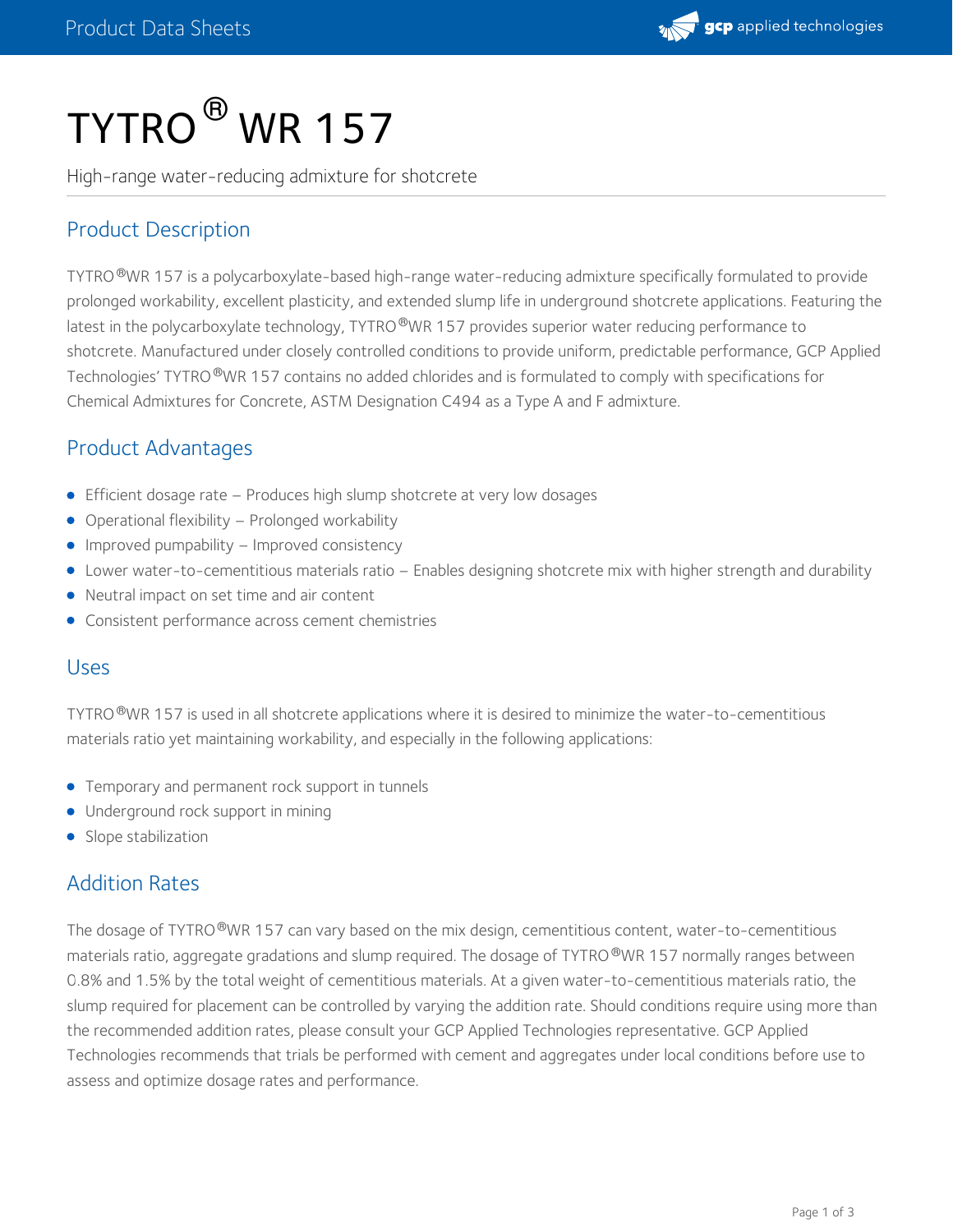

## Mixing & Dispensing

In general, it is recommended that <code>TYTRO®</code>WR 157 be added to the mix near the end of the batch sequence for optimum performance. It is recommended that TYTRO  $^\circ$ WR 157 be introduced into the mixer by means of automatic dispensing equipment. A range of equipment is available, and advice on supply and fitting is available from GCP Applied Technologies on request.

## Packaging

<code>TYTRO®</code>WR 157 is available in bulk, delivered by metered tank trucks, 1,250 litre totes, and 210 litre drums.

## **Storage**

#### **Temperature**

TYTRO ®WR 157 should be stored at a temperature range of 2°C to 35 °C. If TYTRO ®WR 157 freezes, it will return to full effectiveness after thawing and thorough mechanical agitation. It is recommended that your local sales representative be consulted prior to the use of any products that may have been frozen. Performance tests should always be carried out prior to use.

## Conditions

TYTRO ®WR 157 must be kept in closed plastic containers or closed tanks.

# Shelf Life

If stored in tightly closed original containers and under the above mentioned conditions, TYTRO®WR 157 has a shelf life of at least 12 months. Please contact your local GCP Applied Technologies sales representative regarding the suitability for use if the shelf life of TYTRO ®WR 157 has been exceeded.

## Health and Safety

Avoid eye and skin contact and wear rubber gloves and safety glasses when handling this product. If contact occurs, rinse with plenty of water and seek medical advice.

For further information, refer to the Material Safety Data Sheet or contact your local GCP Applied Technologies representative.

## **Compatibility**

<code>TYTRO®WR</code> 157 is compatible with all <code>TYTRO®</code>shotcrete admixtures.

GCP Applied Technologies recommends that a suitable alkali-free set accelerator and a hydration control admixture be incorporated into the shotcrete mix to achieve the required strength performance and setting characteristics. TYTRO  $^\circledR$ SA series of high performance set accelerator along with TYTRO ®HC series of hydration stabilizing admixtures are recommended for this purpose. For shotcrete requiring air entrainment, the use of TYTRO ®AE series is recommended to provide desired air content and air-void system for resistance against freezing and thawing cycles.